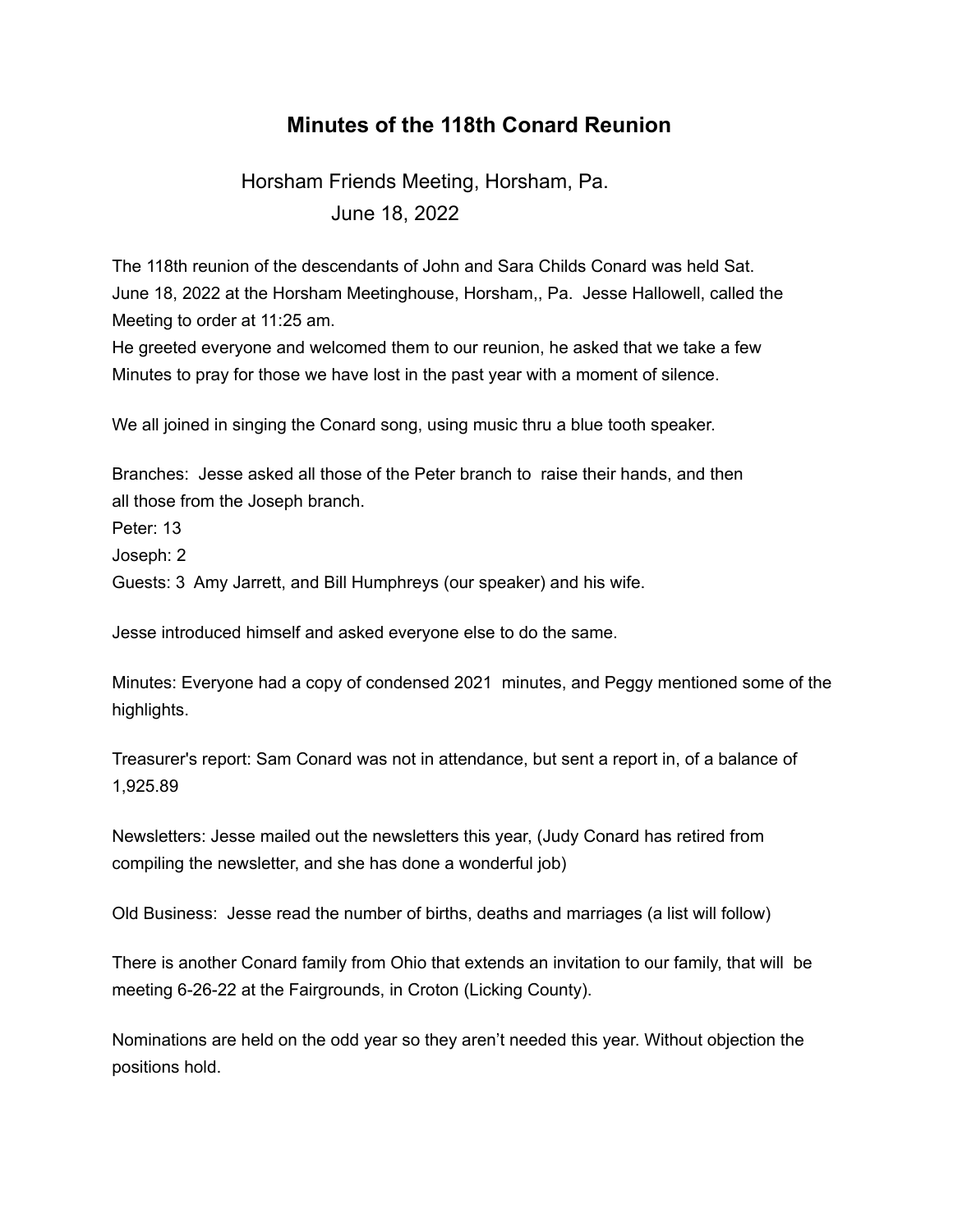Conard Books: Dottie Wiley gave a report that there are 35 books left, 3 were sold last year. Jesse again mentioned that he has had several people contact him with updates and wondered if it could be added to the book. Jesse suggested that we gather a group willing to work towards an updated genealogy book in the near future.

Awards: Peg handed out the awards: Oldest Lady: Gertrude Delano 87 years Oldest Gent: Charles Wilson 73 years Youngest Child: Trace Waltemyer 4 years, his brothers also received a small gift Traveled the farthest: Denise Waltemyer and Ann Wilson from Wyalusing, Pa 168 miles Couple in attendance married the longest: Ray and Peg Shipe 46 years, 5-22-1976

Guest Speaker: Bill Humphreys, gave a nice presentation on the arrowheads that he found on the Jim Hallowell farm. It was very interesting and he is very knowledgeable.He had examples from many time periods. He also looked at some artifacts that some of the cousins brought for him to look at.

The meeting was adjourned at 12:25 pm. A picture was taken out front of the group A pot luck luncheon was enjoyed by all following the picture.

Respectfully submitted,

Peg Shipe **Secretary** 

2022 Announcements:

- Births
	- Levi Joseph Allen born to Stephanie and Hunter Aleen (Peter Branch, Uncle Henry & Aunt Mary) on 9/1/2021.
	- Weston James Straka born to Lora Caroline Sharrett (Doris & Ted's granddaughter, Joseph Branch) on 6/19/2021.
	- Oliver Mark Adams born to Ryan and Maria Adams (Dottie and Harry Wiley's grandson) on 6/26/21
	- Reed Graziano (Elizabeth Walton Branch) born to Sarah Webster and Chris Graziano on 5/18/2020.
- Marriages